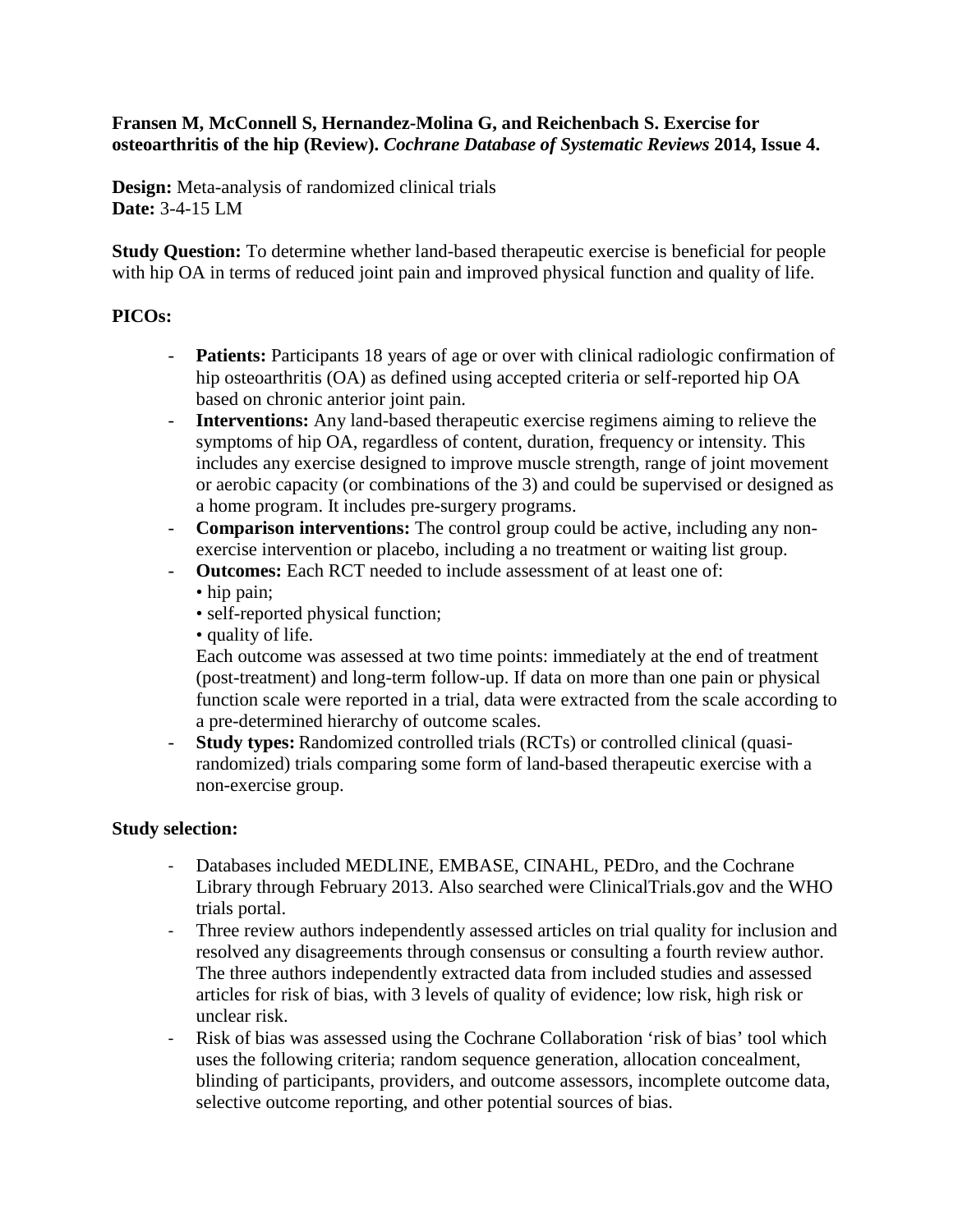- If the random sequence generation, allocation concealment, and incomplete outcome data domain were adequately met in a study, the overall risk of bias was judged as low for that study.
- As the studies used a variety of continuous scales to measure pain and physical function, a unitless measure of treatment effect size was needed to allow the results of the various RCTs to be pooled. Standardized mean differences (SMD) were used to calculate treatment effect sizes from the end of treatment scores and related standard deviation (SD) scores, and to obtain a summary estimate.
- Heterogeneity in meta-analysis was assessed with the  $I^2$  statistic. Data was pooled and outcomes combined using the random-effects model for a meta-analysis. If  $I^2 > 30\%$ and  $< 60\%$ , this represented moderate heterogeneity, while  $I^2$  greater than 50% was considered as representing substantial heterogeneity.
- Subgroup analyses were planned to assess for potential small-study bias in the metaanalyses by comparing effect estimates derived from a random-effects model and a fixed-effect model.
- The minimal clinically important difference (MCID) for each outcome was determined to be 15 points on a 0- to 100-point pain scale, and 10 points on a 0- to 100-point function scale.
- A sensitivity analysis was planned to evaluate potential exercise program targeting in order to assess the impact of recruiting solely participants with hip OA compared with recruiting participants with hip or knee OA.

# **Results:**

- Five new studies since the last update in 2009 were included in this update.
- Overall 10 studies with 549 participants with mostly mild-to-moderate symptomatic hip OA, alone or with knee OA were included. Only two RCTs had more than 50 participants in each allocation.
- There was large variability in treatment dosage. Four studies provided fewer than 10 supervised exercise sessions and 5 studies provided at least 16 sessions. Six of the 10 RCTs evaluated class-based programs, while the other 4 studies provided treatments as individual sessions with a physiotherapist.
- Nine studies evaluated more traditional muscle strengthening, functional training and aerobic fitness programs, and one study evaluated a specific 'Tai Chi for Arthritis' program.
- Symptom duration varied among study participants from less than one year to already on the surgery waiting list.
- For pain and physical function, 9 RCTs provided immediate post-treatment outcomes assessments, while 5 RCTs evaluated long term follow-up three to six months after completion of the supervised exercise program.
- Seven of the 10 included RCTs were assessed as 'low risk of bias' for allocation concealment while three had 'uncertain risk'. None of the included RCTs were able to blind participants or therapists providing the interventions to treatment allocation. All of the included RCTs reported blinding of the outcomes assessor.
- Nine RCTs were included in the meta-analysis for the immediate post-treatment pain outcome with 549 participants.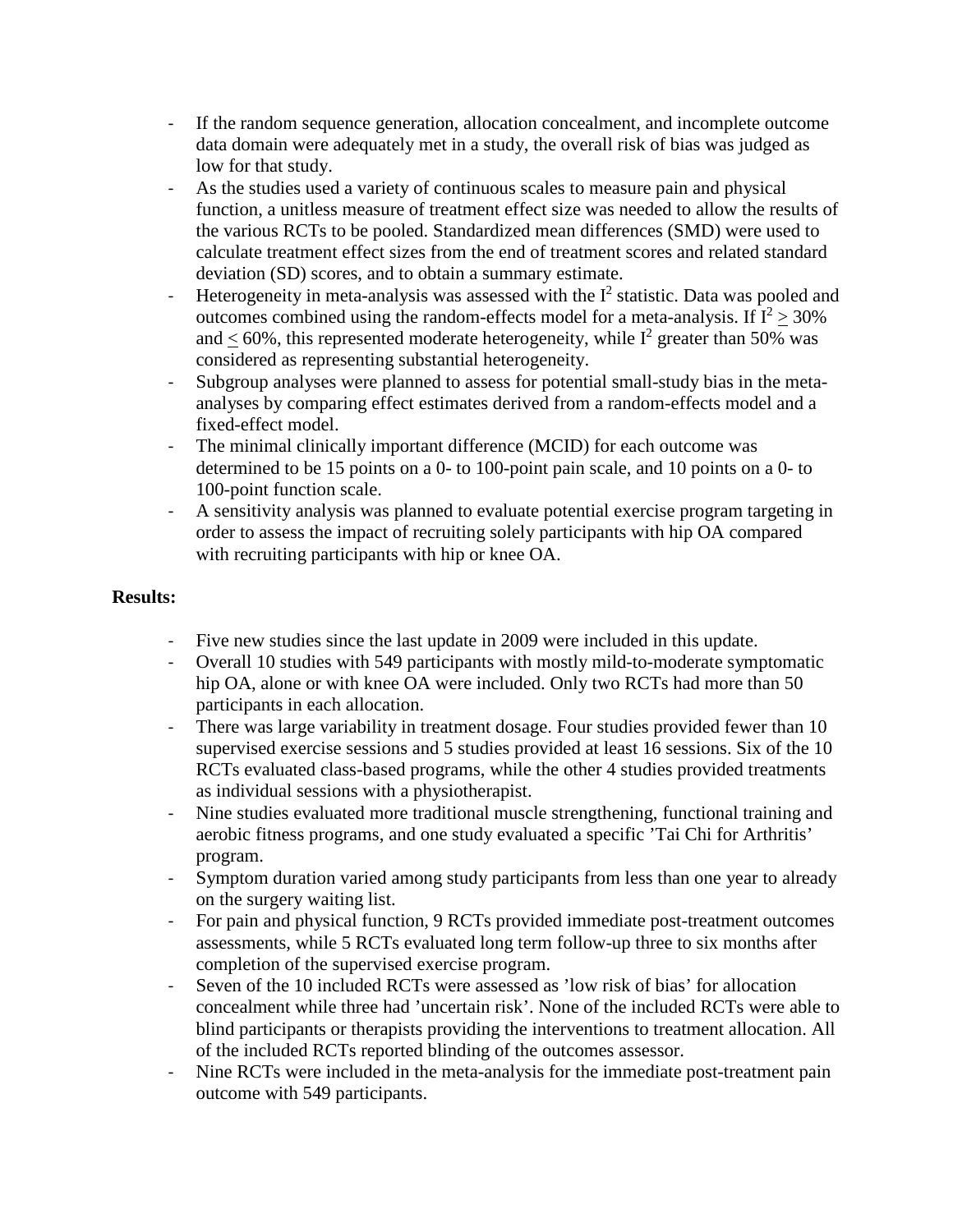- Nine RCTs were included in the meta-analysis for the immediate post-treatment function outcome with 521 participants.
- There was high-quality evidence from 9 studies (549 participants) that showed that exercise does have a statistically significant beneficial effect for patient pain reduction immediately after treatment (SMD) -0.38, 95% (CI) -0.55 to -0.20). The mean pain after treatment in the control group was 29 points, and 21 points in the exercise group on a 100 point pain scale. The mean difference was 8 points lower with decreased pain in the exercise group (95% CI 4 to 11 points). This equates to a 28% relative improvement. This effect size would be considered small to moderate. Between-study heterogeneity was negligible  $(I^2 = 0\%)$ .
- There was high-quality evidence from 9 studies (521 participants) that showed that exercise does have a statistically significant beneficial effect on patient function immediately after treatment (SMD) -0.30, 95% (CI) -0.54 to -0.05). The mean physical function after treatment in the control group was 29 points, and 22 points in the exercise group on a 100 point function scale. The mean difference was 7 points lower with improved function in the exercise group (95% CI 1 to 12 points). This equates to a 24% relative improvement. This effect size would be considered small to moderate. Between-study heterogeneity was moderate  $(I^2 = 41\%)$ .
- The reduction in pain was sustained at least three to six months after ceasing monitored treatment. There was high-quality evidence from 5 studies (391 participants) that showed that exercise does have a statistically significant beneficial effect for patient pain reduction 3 to 6 months after treatment (SMD) -0.38, 95% (CI) -0.58 to -0.18). The mean pain after treatment in the control group was 29 points, and 21 points in the exercise group on a 100 point pain scale. The mean difference was 8 points lower with sustained reduction in pain in the exercise group (95% CI 4 to 12 points). This equates to a 28% relative improvement. This effect size would be considered small to moderate. Between-study heterogeneity was negligible  $(I^2 = 0\%)$ .
- The improvement in physical function was also sustained for 3 to 6 months after exercise treatment. There was high-quality evidence from 5 studies (365 participants) that showed that exercise does have a statistically significant beneficial effect on patient function 3 to 6 months after treatment (SMD -0.37, 95% CI -0.57 to -0.16). The mean physical function after treatment in the control group was 24 points, and 17 points in the exercise group on a 100 point function scale. The mean difference was 7 points lower with improved function in the exercise group (95% CI 4 to 13 points). This equates to a 24% relative improvement. This effect size would be considered small to moderate. Between-study heterogeneity was negligible  $(I^2 = 0\%)$ .
- Only five of the 10 RCTs exclusively recruited people with symptomatic hip OA (419 participants). There was no significant difference in pain or physical function outcomes compared with 4 studies recruiting participants with either hip or knee OA (130 participants). However, participants recruited with either hip or knee OA demonstrated a larger reduction (not significantly different) in mean pain (SMD - 0.66, 95% CI -1.02 to -0.29) than those recruited with only hip OA (SMD -0.30, 95% CI -0.49 to -0.10).
- Of the five studies reporting adverse events, each study reported only one or two events, and all were related to increased pain attributed to the exercise program.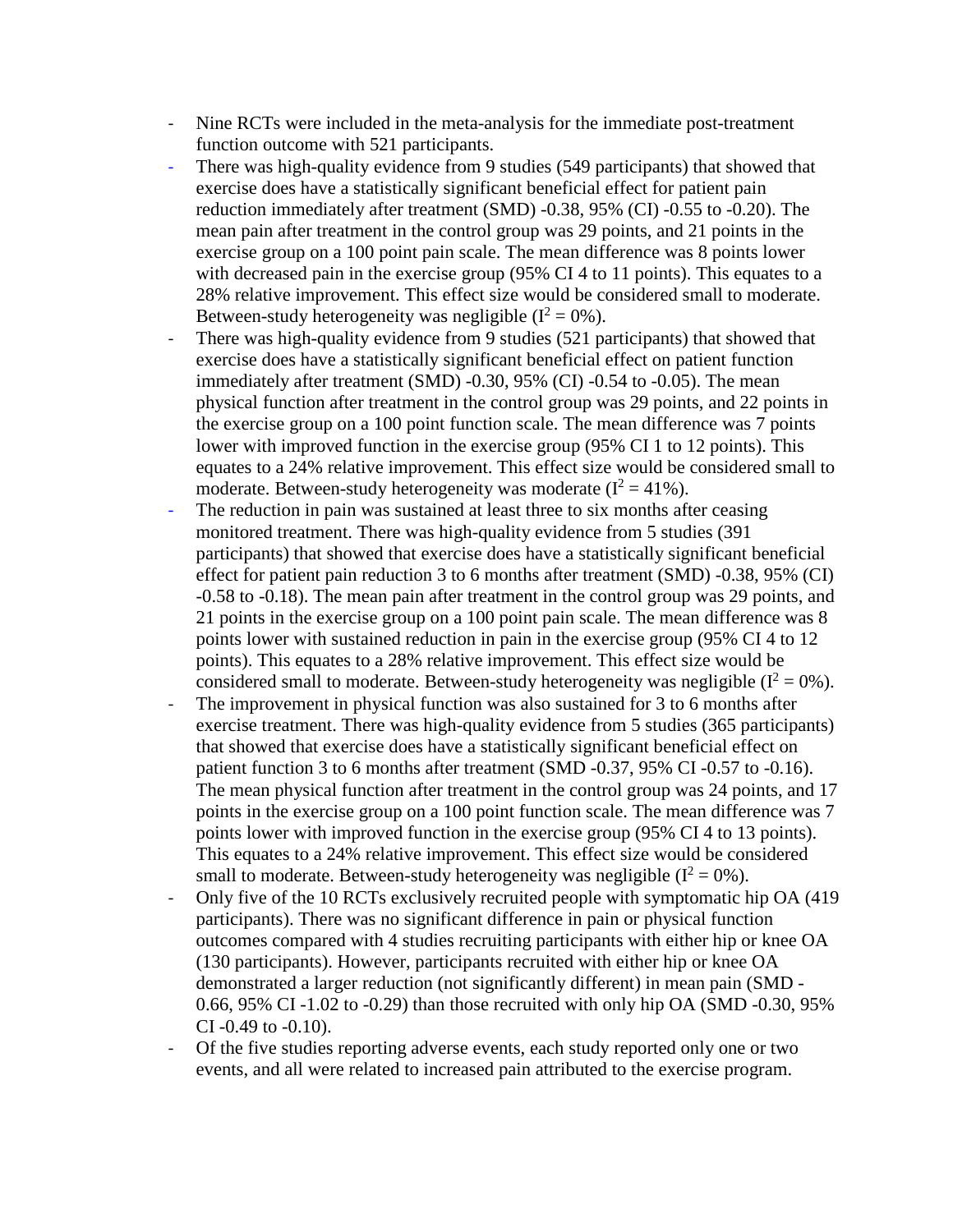### **Authors' conclusions:**

- The overall results of the meta-analysis (high-level evidence) suggest that land-based exercise is beneficial in terms of reduced pain and improved physical function at the completion of a supervised exercise program and these benefits are sustained for at least a further three to six months among people with symptomatic hip OA. The level of pain was generally mild to moderate at baseline and although the reduction in pain in favor of exercise was potentially small (a mean absolute change of 8%), a mean relative change of 28% (38% for the upper limit) could be considered clinically important for a low risk intervention such as exercise. Similarly for physical function, a relative change of 42% could not be ruled out.
- Most of the RCTs included in this systematic review were considered to have a 'low risk of bias'. While all the RCTs reported having blinded outcome assessment, participants were aware of their allocation status. Given that the main outcomes of this review were participant self-reported pain and physical function, there is a possibility that the treatment effect sizes may be inflated. Given the difficulty blinding participants to exercise treatment allocation (versus no exercise) and the high quality of the evidence for pain and physical function benefit, it is expected that new studies would not change the confidence in the effect estimates.
- The quality of the body of evidence was high for the outcomes of pain and function. Although there may be a potential study limitation for the evidence for pain and function (a potential for bias that may overestimate the effect sizes), it was not considered substantial enough to downgrade the evidence.
- Future studies should explore the effect of more intensive lower limb muscle strengthening programs and provide more information on the effect of strategies to improve exercise adherence in this population. This review included only five studies specifically targeting people with hip OA. A larger number of multi-armed randomized studies would allow for meaningful subgroup analyses to help provide evidence for optimal exercise content, protocols, and dosage. In addition, future research should assess the long-term effectiveness of exercise for people with hip osteoarthritis in terms of disease progression and time to joint replacement surgery.

### **Comments:**

- The mean effect size for immediate post-treatment hip pain reported in this metaanalysis was similar to those reported in a previous meta-analysis (SMD -0.38) (Hernandez-Molina 2008).
- The original Cochrane review, "Exercise for osteoarthritis of the hip" (Fransen 2009), could only pool the findings of five RCTs with 204 participants. This previous review did not demonstrate a significant benefit in terms of pain and physical function. Marked heterogeneity was evident and only one of the five RCTs restricted recruitment to people with hip OA. In the current review, about 75% of study participants or 5 of 10 RCTs restricted recruitment to people with hip OA. The higher proportion of RCTs restricting recruitment to people with hip OA for this update may explain the shift to finding significant improvement for physical function in the current update. It behooves us to interpret the hip/knee literature with caution when looking for evidence on the hip alone related to OA and exercise.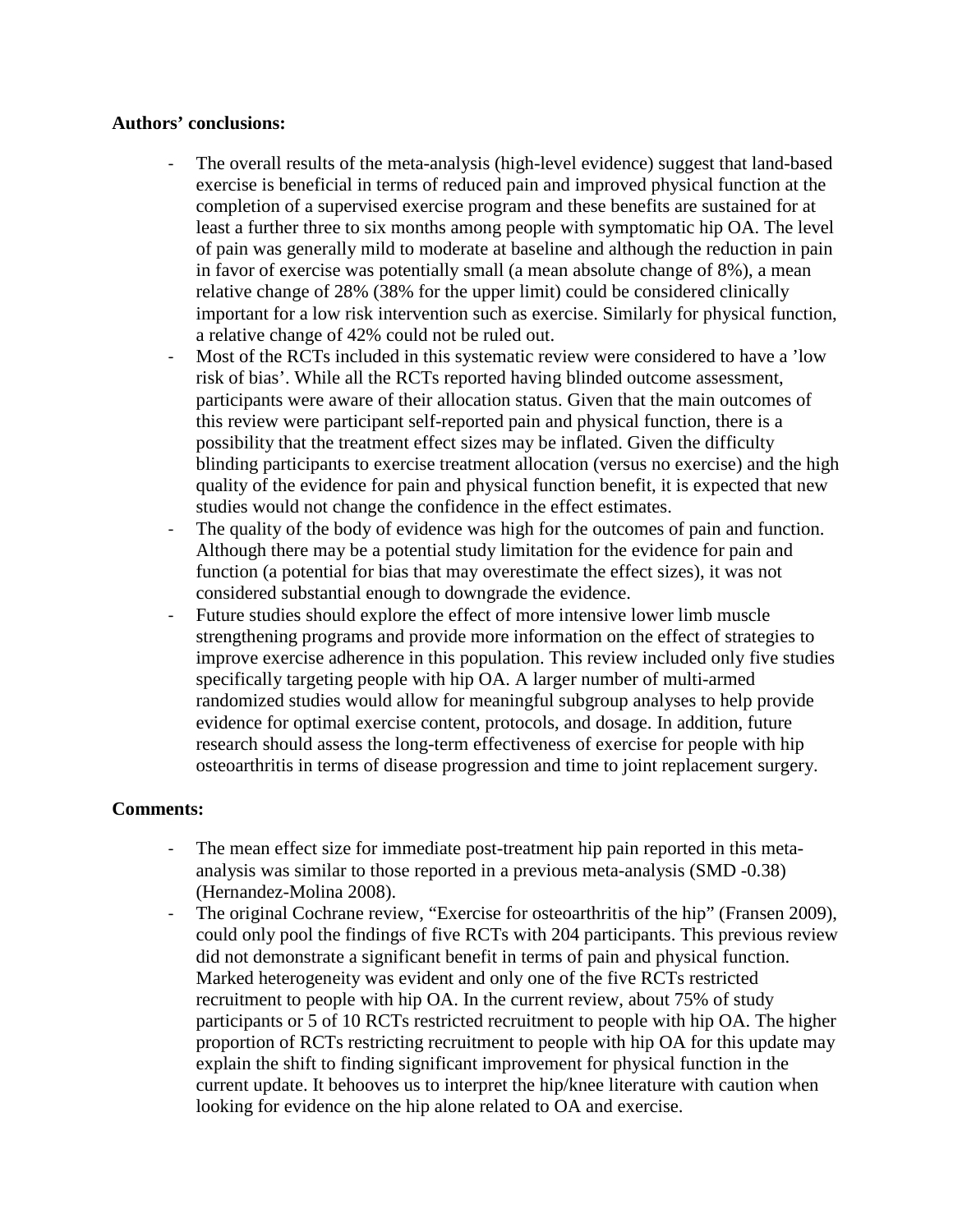- The three larger RCTs demonstrating significant benefits were among the five RCTs that restricted recruitment to people with hip OA only. It is likely that their exercise programs were more specific to the hip compared to RCTs that recruited both people with knee, hip or both knee and hip OA. This is particularly concerning for hip OA, since the proportion of participants with hip OA in these combined programs is always much smaller than the proportion with knee OA, and so the combined exercise programs may be more geared to the participants with knee OA.
- There were marked differences between the 10 included RCTs in the content and duration of the exercise programs provided. In 3 of the largest RCTs that demonstrated significant benefits, a total of 8, 16, and 24 exercise sessions were provided over 8 to 12 weeks. Two of these RCTs offered individually supervised sessions with a physiotherapist. One RCT included muscle strengthening and functional exercise, another included high-intensity muscle strengthening, and the third prescribed a daily home program for 30 minutes of walking, cycling, or swimming. These extreme differences in treatment dosage and duration make it impossible to develop recommendations for effective treatment.
- Seven of the 10 included RCTs had a low risk of bias. However, all the results may be vulnerable to performance and detection bias, since none of the RCTs were able to blind participants to treatment allocation, and the outcomes of pain and physical function were participant self-reported. Effect sizes may also be inflated.
- Only four of the 10 included RCTs indicated evidence of study registration. In addition, unpublished studies were not searched. The possibility of publication bias could not be ruled out.
- One included RCT was only reported as a conference abstract with insufficient information to evaluate risk of bias criteria. This abstract should not have been included in this Cochrane Review, because it is clearly low quality evidence (Carlson 2011). It had high or unclear risk of bias in all 7 domains. It was wise of the authors to exclude this RCT from the pooled meta-analyses.
- The minimal clinically important difference (MCID) for each outcome for this metaanalysis was determined to be 15 points for pain, and 10 points for function. This meta-analysis did display statistically significant results for both pain and function, but did not attain clinically important results overall. The difference in pain reduction and functional improvement was only 8 and 7 points, respectively, for both immediate and sustained effect. However, these small clinically insignificant benefits seen here still could be considered a clinically important benefit for a low risk intervention such as exercise. Even though exercise improved physical function by only 7 points post-treatment (95% CI = 1-12 pts) and again 3 to 6 months after treatment (95%  $CI = 4$  to 13 pts), the confidence intervals encompass the clinically important difference of 10 points, indicating a very small, but clinically important effect. Larger trials are needed to confirm whether effects shown in the trials included in this review actually confer clinically important benefits.

### **Assessment:**

- High quality Cochrane meta-analysis which supports strong evidence that land-based exercise shows a small clinically important benefit for the relief of pain and